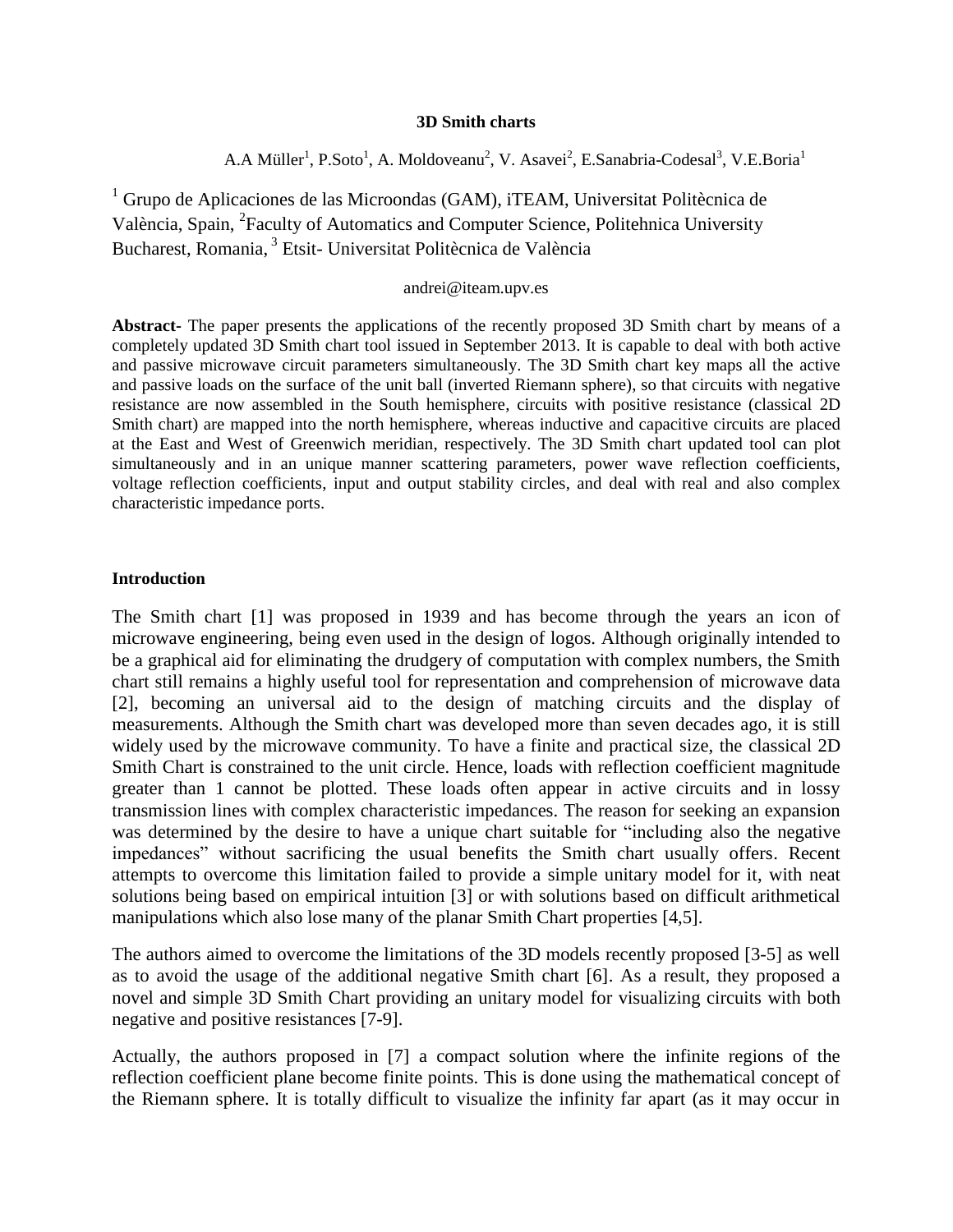active devices) on the planar 2D Smith chart. An outer edge of the complex plane is a vague definition for that. Fortunately, Riemann interpreted the numbers in the extended complex plane as points on a sphere after applying a stereographic projection which performs a one-to-one correspondence between the extended complex plane and the unity radius sphere (i.e., the unit sphere). Using Riemann's theory and Bocher's geometrical insight of infinity with respect to inversive transformations (in fact, the classical 2D Smith chart is also based on an inversive transformation) the novel 3D Smith chart proposed in [7] successfully unifies the active and passive circuits visualization while keeping the circle shape of arcs unaltered (Figure 1).



Figure 1: a) Extended 2D Smith chart: circuits with negative resistance are mapped far away from the classical Smith chart (colored), b) 3D Smith chart: North hemisphere: passive circuits, South hemisphere: circuits with negative resistance, East: inductive, West: capacitive.

In the following parts of the paper, and using the new visualization capabilities of the completely updated Smith chart tool (issued in September 2013), some benefits of the 3D Smith chart proposed in [7] will be presented.

## **Amplifier stability input and output stability circles**

A two port circuit is unconditionally stable if the input and output stability circles are mapped outside of the unit disk. In a wide frequency range, this problem generates visualization problems in 2D, due to the scaling required to be able to plot the entire stability circles, identify the problematic regions and look for a possible solution. Moreover, and due to properties of the stereographic projection, the stability circles in the planar Smith chart also transform into circles on the Riemann sphere [8].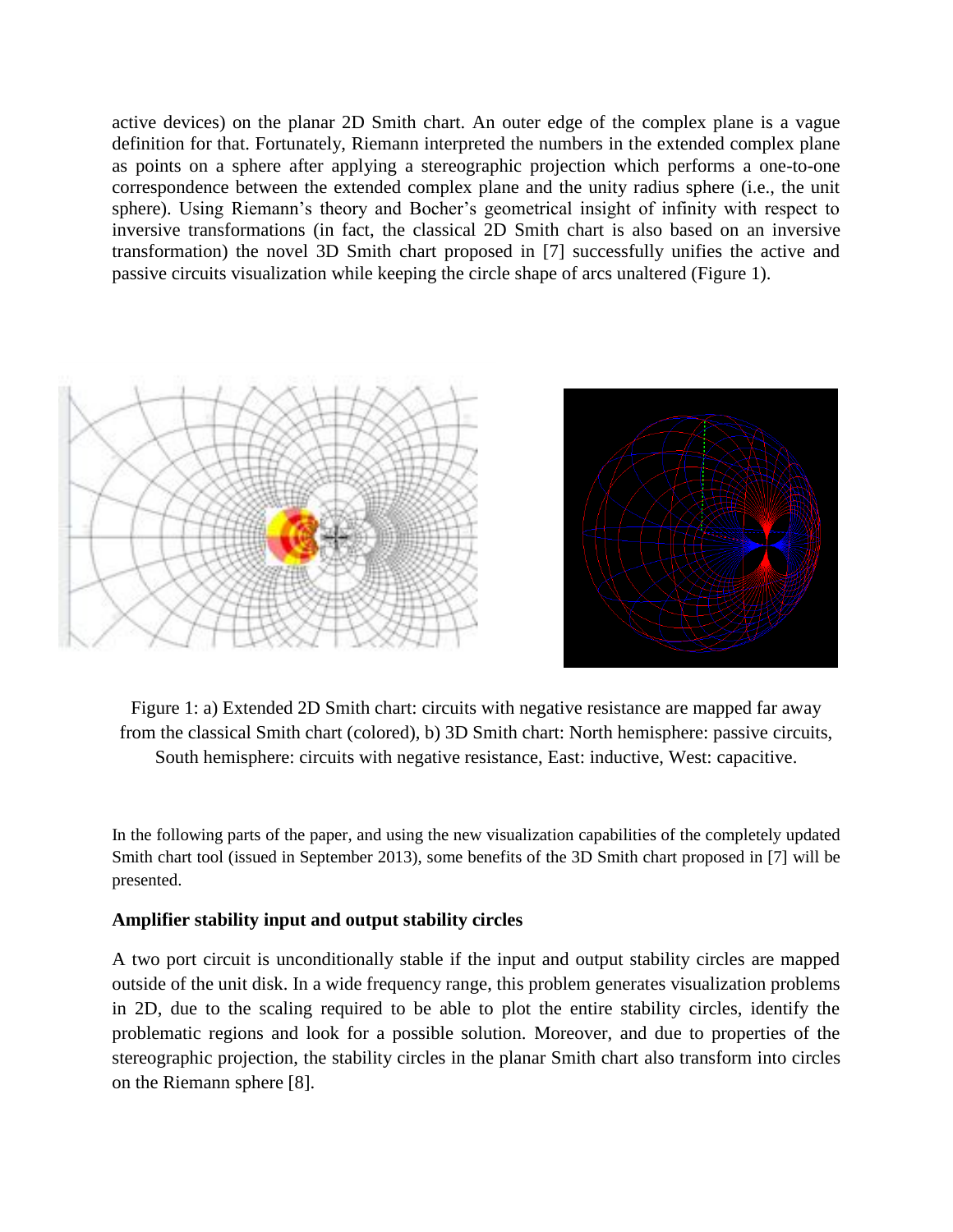

Figure 2: Input and output stability circles at different frequencies for different transistors (green, blue, pink and red), using a different color for each frequency or transistor type.



Figure 3: Input and output stability circles for the transistor (named new5.s2p) (see Figure 2 green circles). If the user of the 3d Smith chart tool is only interested in the stability circles for this specific frequency (circuit), one can change the colors, zoom and reconfigure the visualization setup.

The 3D Smith chart tool exploits the aforementioned visualization advantages of the 3D Smith chart, being its present version able to plot different input and output stability circles concurrently. In Figure 2 input and output stability circles of a randomly chosen transistor are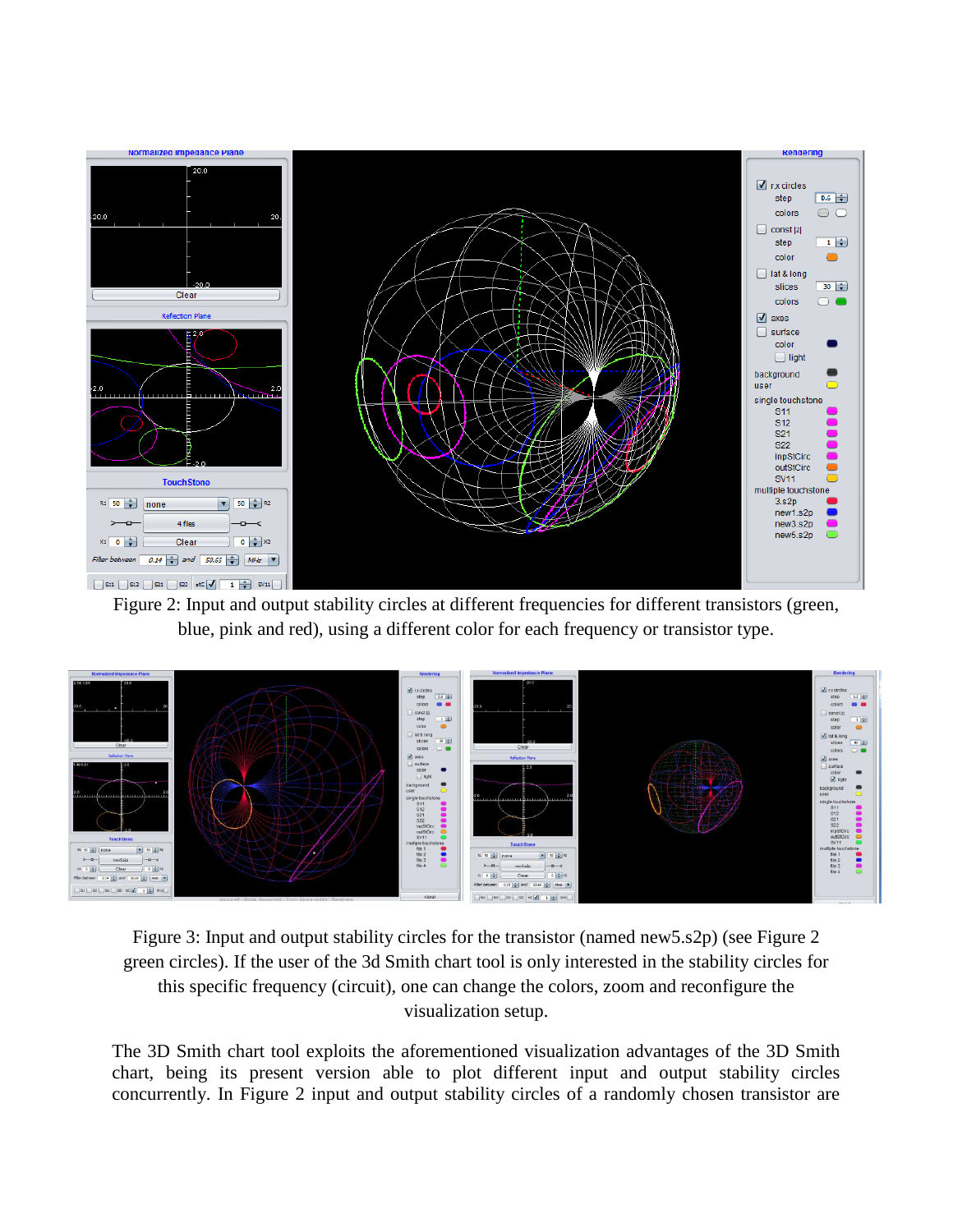plotted. On the left part of Figure 2 one can see the limitations of the 2D representation; the reflection plane must be scaled in the 2D representation. This scaling reduces the 2D Smith chart, thus making more difficult to get a visual insight of the problem even for a single frequency. Based on the information visible on the 3D Smith chart representation, the tool user only has to add to the transistor specific elements in order to map the circles into the South hemisphere.

The 3D Smith chart tool offers the user the possibility to analyze more in detail each single frequency case for a desired circuit. The input and output stability circles of the new5.s2p transistor are shown in Figure 3 (plotted in green colors in Figure 2). These circles are represented in Figure 3 with pink and orange in order to differentiate them, thus allowing the user a handier way to start its design process.

# **Voltage and power wave reflection coefficients**

In [9] it had been geometrically proven that the magnitude of the power wave reflection coefficient of microwave networks with complex port impedances can never exceed unity, while the magnitude of the voltage reflection coefficient can be greater than 1 in the same circumstances.



Figure 4: Power wave reflection coefficient (S11) of 3 networks: a 1nH inductor (green), a Radant MEMS switch (light blue) and a simple R,L,C series circuit (pink) seen from a port with impedance of  $50 + i26Ω$  while matched at a second port on with a  $50Ω$  impedance (simulations between 0.76 and 10 GHz).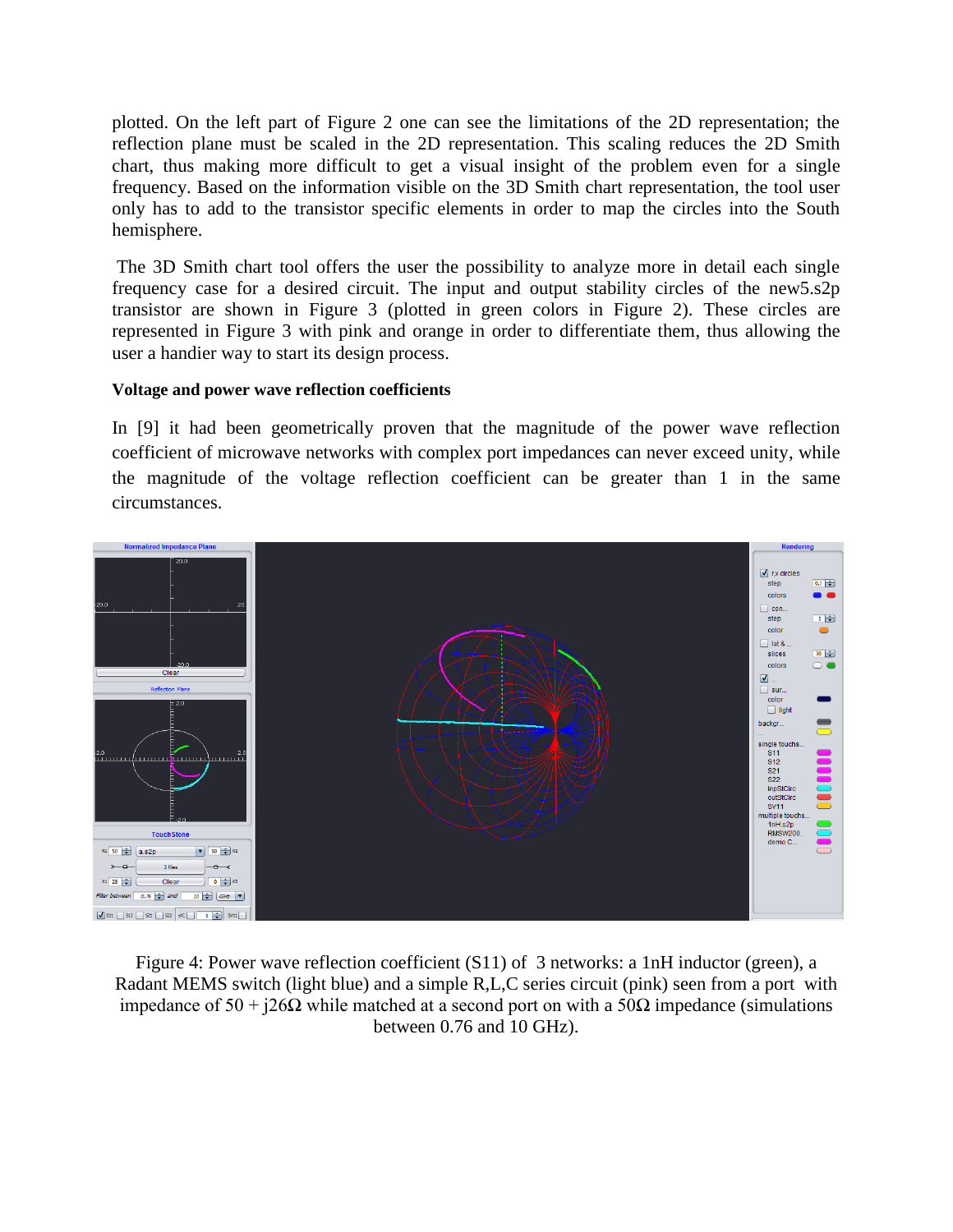

Figure 5: Voltage reflection reflection coefficient (SV11) of 3 networks a 1nH inductor (green), a Radant MEMS switch (light blue) and a simple R, L, C series circuit (pink) seen from a port with impedance of 50  $\Omega$  + j26 $\Omega$  and matched at a second port on a 50 $\Omega$  impedance (simulations between 0.76 GHz and 10 GHz). In this case the voltage reflection coefficient can exceed unity thus it is mapped in the south hemisphere



Figure 6: Voltage reflection reflection coefficient (SV11) of 3 networks: a 1nH inductor (green), a Radant MEMS switch (light blue) and a simple R, L, C series circuit (pink) seen from a port with impedance of  $50 \Omega + i10 \Omega$  and matched at a second port on a  $50 \Omega$  impedance (simulations between 0.76 GHz and 7GHz) . The user can change the port impedance and the frequency range thus analyzing in real time the phenomenon.

Using the updated 3D Smith chart capabilities various power wave reflection coefficients (Figure 4) and voltage reflection coefficients (Figure 5) are plotted simultaneously. It can be seen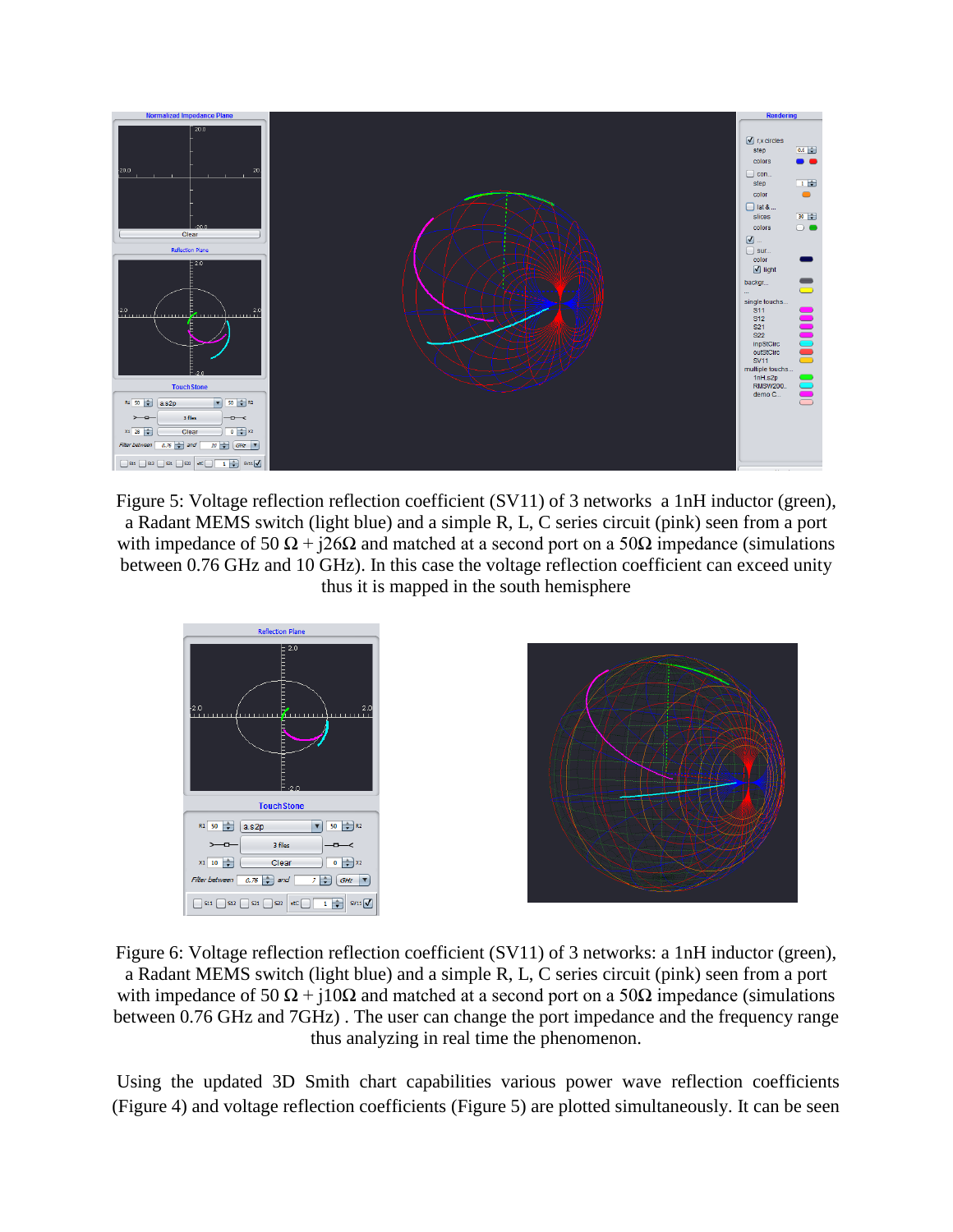that the magnitude of the voltage reflection coefficient of both the RLC series and Radant MEMS RSMW 200 switch exceed unity and are thus mapped into the South hemisphere. This occurs for an input port with impedance of  $50 + i26Ω$  while matched at a second port on a 50  $Ω$ impedance. In Fig 6 one may see some possible advantages of the 3D Smith chart tool interface capabilities: the user can tune the input and output ports real  $(R1, R2)$  or  $(X1, X2)$  imaginary parts or change the frequency range smoothly. Changing the input port impedance to  $50 + i10\Omega$ while decreasing the simulation maximum frequency to 7 GHz: the voltage reflection coefficient (SV11) of both the 1nH inductor (green) and RLC circuit switch (light blue) will not exceed in absolute value the unity anymore (both are settled in the north hemisphere in Figure 6).

### **Conclusions and future developments**

The 3D Smith chart has the potential to deal with active and passive microwave circuits simultaneously: it can be used in stability circles visualization, complex matching, oscillator design and many other applications involving positive and negative resistances. The 3D Smith chart Java tool interface allows the user to deal with different kinds of s2p touchstone files at the same time, being able to plot input and output stability circles, power wave and voltage reflection coefficients, reflection parameters while dealing with complex port impedances that can be tuned in a smooth manner by the user. In the future it is desired to increase the interface compatibility with other microwave programs while considering to add to the 3D Smith chart tool a new dimension (one is using now only the surface of the unit ball) via a kind of (gnomic or stereographical) projection [11] or by defining some vector fields, in order to plot other potential quantities of interest (power levels, etc).

- [1] P. H. Smith, "Transmission-line calculator," *Electronics*, vol. 12, pp.29–31, Jan. 1939
- [2] M. S.Gupta, "Escher's art, Smith Chart and hyperbolic geometry," *IEEE Microwave*, vol. 7, pp. 67-76, Oct. 2006.
- [3] C. Zelley, "A spherical representation of the Smith Chart," *IEEE Microwave*, vol. 8, pp. 60- 66, June 2007.

[4] Y. Wu, Y. Liu, and H. Huang, "Spherical Representation of the omnipotent Smith chart", *Microwave Opt. Technol. Lett.,* vol. 50, no. 9, pp. 2452-2454, Sept. 2008

[5] Y. Wu, Y. Zhang, Y. Liu, and H. Huang, "Theory of the spherical generalized Smith Chart," *Microwave Opt. Technol. Lett.*, vol. 51, no. 1, pp. 95-97, Jan. 2009

[6] P. H. Smith, *Electronic Applications of the Smith chart in Waveguide, Circuit and Component Analysis*, MCGraw Hill Book Company, London, 1969

[7] A.A. Muller, P. Soto, D. Dascalu, D. Neculoiu and V.E. Boria, "A 3D Smith Chart based on the Riemann Sphere for Active and Passive Microwave Circuits," *IEEE Microwave and Wireless Components Letters*, vol. 21, no. 6, pp. 286-288, June 2011

[8] A.A. Muller**,** P. Soto, D. Dascalu, and V.E. Boria, "The 3D Smith chart and its Practical Applications", *Microwave Journal*, vol. 55, no. 7, pp. 64-74, July 2012